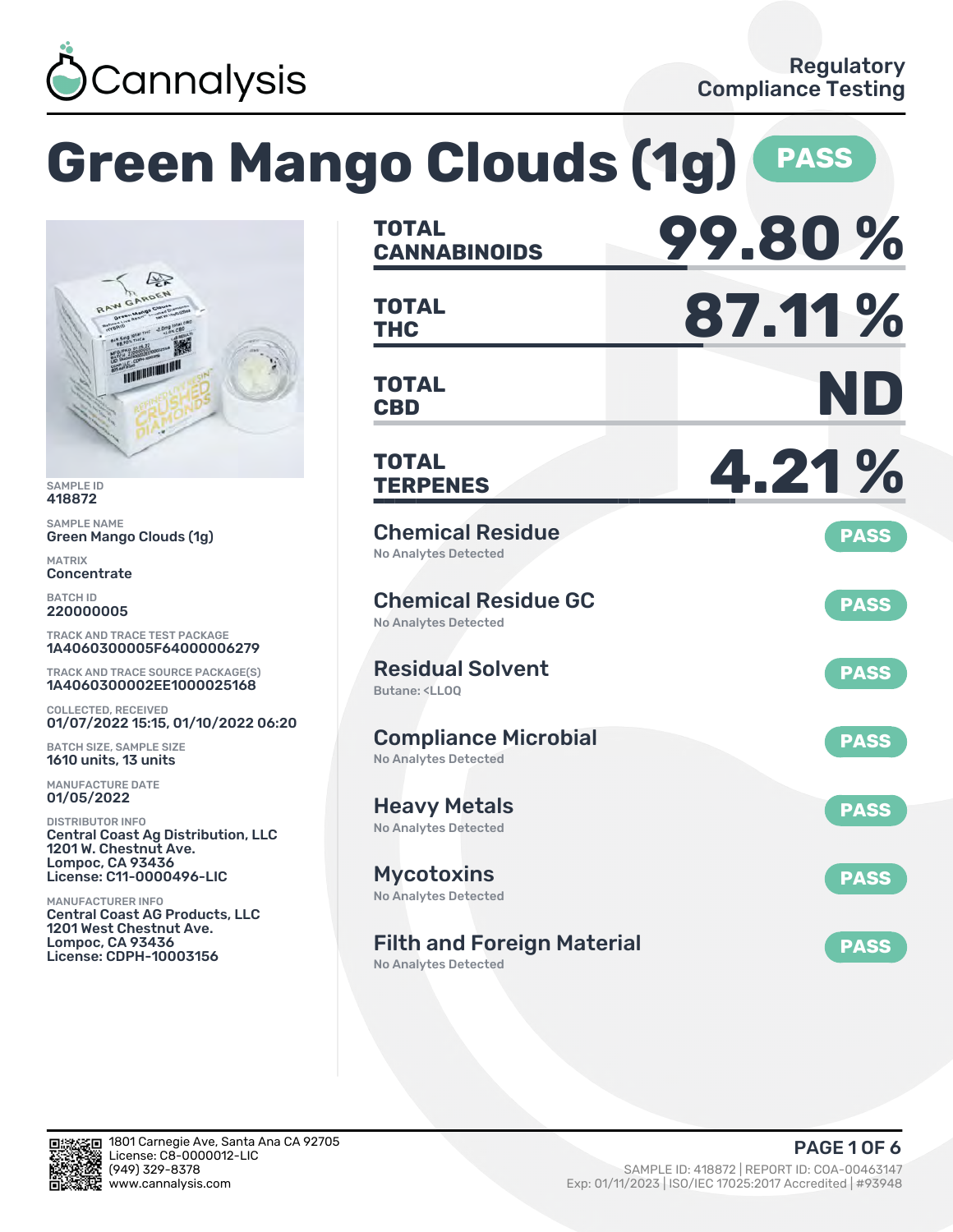

## CANNABINOID ANALYSIS

Total THC,CBD value(s) have been decarboxylated.

| TOTAL THC:          | 871.1 mg/g (87.11%), 871.1 mg per package |
|---------------------|-------------------------------------------|
| TOTAL CBD:          | ND                                        |
| TOTAL CANNABINOIDS: | 998.0 mg/g (99.80 %)                      |

UNIT OF MEASUREMENT: Milligrams per Gram(mg/g)

| <b>ANALYTE</b>         | <b>RESULT</b>                      | LOD    | <b>LLOO</b> | <b>ANALYTE</b>   | <b>RESULT</b> | <b>LOD</b> | <b>LLOO</b> |
|------------------------|------------------------------------|--------|-------------|------------------|---------------|------------|-------------|
| <b>THCa</b>            | 990.7 mg/g (99.07 %)               | 0.5000 | 1.0000      | CBDa             | <b>ND</b>     | 0.5000     | 1.0000      |
| D9THC                  | 2.278 mg/g $(0.2278\%)$            | 0.5000 | 1.0000      | CBD              | <b>ND</b>     | 0.5000     | 1.0000      |
| D8THC                  | $\leq 1$ mg/g                      | 0.5000 | 1.0000      | CBD <sub>v</sub> | <b>ND</b>     | 0.5000     | 1.0000      |
| <b>CBN</b>             | ND                                 | 0.5000 | 1.0000      | CBCa             | <b>ND</b>     | 0.5000     | 1.0000      |
| THCva                  | $5.092 \,\mathrm{mq/q}$ (0.5092 %) | 0.5000 | 1.0000      | <b>CBC</b>       | <b>ND</b>     | 0.5000     | 1.0000      |
| <b>THC<sub>v</sub></b> | ND                                 | 0.5000 | 1.0000      | CBGa             | <b>ND</b>     | 0.5000     | 1.0000      |
| ExoTHC                 | $\leq 1$ mg/g                      | 0.5000 | 1.0000      | <b>CBG</b>       | <b>ND</b>     | 0.5000     | 1.0000      |
| <b>CBL</b>             | <b>ND</b>                          | 0.5000 | 1.0000      |                  |               |            |             |

#### ADDITIONAL INFORMATION

| Method:     | SOP-TECH-001 | Sample Prepped: 01/10/2022 15:28 |                                   | Sample Approved: 01/11/2022 12:49  |  |
|-------------|--------------|----------------------------------|-----------------------------------|------------------------------------|--|
| Instrument: | UPLC-DAD     |                                  | Sample Analyzed: 01/10/2022 17:30 | Prep-Analytical Batch: 34849-28760 |  |



#### TOTAL TERPENES: 42.10 mg/g (4.210 %)

| <b>ANALYTE</b>          | <b>RESULT</b>                                                                                                             | LOD    | <b>LLOQ</b> | <b>ANALYTE</b>         | <b>RESULT</b>                                      | LOD    | <b>LLOQ</b> |
|-------------------------|---------------------------------------------------------------------------------------------------------------------------|--------|-------------|------------------------|----------------------------------------------------|--------|-------------|
| 3-Carene                | <b>ND</b>                                                                                                                 | 1.000  | 2.500       | Alpha bisabolol        | <b>ND</b>                                          | 0.1000 | 0.500       |
| Alpha cedrene           | <b>ND</b>                                                                                                                 | 1.000  | 2.500       | Alpha humulene         | 1.037 mg/g $(0.1037%)$                             | 0.5000 | 1.000       |
| Alpha pinene            | <lloq< td=""><td>0.1000</td><td>1.000</td><td>Alpha terpinene</td><td><b>ND</b></td><td>0.5000</td><td>1.000</td></lloq<> | 0.1000 | 1.000       | Alpha terpinene        | <b>ND</b>                                          | 0.5000 | 1.000       |
| Alpha terpineol         | 0.7335 mg/g $(0.0734\%)$                                                                                                  | 0.3260 | 0.6520      | Beta caryophyllene     | 2.610 mg/g $(0.2610\%)$                            | 0.5000 | 1.000       |
| Beta myrcene            | 25.55 mg/g (2.555 %)                                                                                                      | 0.5000 | 1.000       | Beta pinene            | <b>ND</b>                                          | 0.6070 | 1.214       |
| Borneol                 | ND.                                                                                                                       | 1.000  | 2.500       | Camphene               | <b>ND</b>                                          | 0.5000 | 1.000       |
| Camphor                 | <b>ND</b>                                                                                                                 | 0.1000 | 0.5000      | Caryophyllene oxide ND |                                                    | 0.5000 | 2.500       |
| Cedrol                  | <b>ND</b>                                                                                                                 | 0.5000 | 1.000       | Cis geraniol           | <b>ND</b>                                          | 1.000  | 2.500       |
| Cis nerolidol           | <b>ND</b>                                                                                                                 | 2.500  | 5.000       | Eucalyptol             | <b>ND</b>                                          | 0.1000 | 0.500       |
| Fenchol                 | 1.083 mg/g $(0.1083\%)$                                                                                                   | 0.5000 | 1.000       | Fenchone               | <lloq< td=""><td>0.1000</td><td>0.500</td></lloq<> | 0.1000 | 0.500       |
| Gamma terpinene         | ND.                                                                                                                       | 0.1000 | 0.5000      | Gamma terpineol        | <b>ND</b>                                          | 0.2090 | 0.523       |
| Geranyl acetate         | ND.                                                                                                                       | 0.1000 | 0.5000      | Guaiol                 | <b>ND</b>                                          | 2.500  | 5.000       |
| Isoborneol              | <b>ND</b>                                                                                                                 | 0.5000 | 1.000       | Isopulegol             | <b>ND</b>                                          | 2.500  | 5.000       |
| Limonene                | 8.704 mg/g (0.8704 %)                                                                                                     | 0.5000 | 2.500       | Linalool               | 1.863 mg/g $(0.1863\%)$                            | 0.5000 | 1.000       |
| Menthol                 | <b>ND</b>                                                                                                                 | 1.000  | 2.500       | Ocimene 1              | <b>ND</b>                                          | 0.1550 | 0.310       |
| Ocimene <sub>2</sub>    | <b>ND</b>                                                                                                                 | 0.3450 | 1.725       | P-cymene               | <b>ND</b>                                          | 0.5230 | 1.045       |
| P-mentha-1,5-diene ND   |                                                                                                                           | 0.5000 | 1.000       | Pulegone               | <b>ND</b>                                          | 0.1000 | 0.500       |
| Sabinene                | <b>ND</b>                                                                                                                 | 0.5000 | 1.000       | Terpinolene            | 0.5153 mg/g $(0.0515\%)$                           | 0.1000 | 0.500       |
| Trans beta farnesene ND |                                                                                                                           | 2.500  | 5.000       | Trans geraniol         | <b>ND</b>                                          | 0.5000 | 2.500       |
| Trans nerolidol         | <b>ND</b>                                                                                                                 | 0.5000 | 2.500       | Valencene              | <b>ND</b>                                          | 0.5000 | 1.000       |

UNIT OF MEASUREMENT: Milligrams per Gram(mg/g)

| <b>ANALYTE</b>          | <b>RESULT</b>                                                                                                             | LOD    | <b>LLOQ</b> | <b>ANALYTE</b>         | <b>RESULT</b>                                       | <b>LOD</b> | <b>LLOQ</b> |
|-------------------------|---------------------------------------------------------------------------------------------------------------------------|--------|-------------|------------------------|-----------------------------------------------------|------------|-------------|
| 3-Carene                | <b>ND</b>                                                                                                                 | 1.000  | 2.500       | Alpha bisabolol        | <b>ND</b>                                           | 0.1000     | 0.5000      |
| Alpha cedrene           | <b>ND</b>                                                                                                                 | 1.000  | 2.500       | Alpha humulene         | 1.037 mg/g $(0.1037%)$                              | 0.5000     | 1.000       |
| Alpha pinene            | <lloq< td=""><td>0.1000</td><td>1.000</td><td>Alpha terpinene</td><td><b>ND</b></td><td>0.5000</td><td>1.000</td></lloq<> | 0.1000 | 1.000       | Alpha terpinene        | <b>ND</b>                                           | 0.5000     | 1.000       |
| Alpha terpineol         | 0.7335 mg/g $(0.0734\%)$                                                                                                  | 0.3260 | 0.6520      | Beta caryophyllene     | 2.610 mg/g $(0.2610\%)$                             | 0.5000     | 1.000       |
| Beta myrcene            | 25.55 mg/g (2.555 %)                                                                                                      | 0.5000 | 1.000       | Beta pinene            | <b>ND</b>                                           | 0.6070     | 1.214       |
| Borneol                 | <b>ND</b>                                                                                                                 | 1.000  | 2.500       | Camphene               | <b>ND</b>                                           | 0.5000     | 1.000       |
| Camphor                 | <b>ND</b>                                                                                                                 | 0.1000 | 0.5000      | Caryophyllene oxide ND |                                                     | 0.5000     | 2.500       |
| Cedrol                  | <b>ND</b>                                                                                                                 | 0.5000 | 1.000       | Cis geraniol           | <b>ND</b>                                           | 1.000      | 2.500       |
| Cis nerolidol           | <b>ND</b>                                                                                                                 | 2.500  | 5.000       | Eucalyptol             | <b>ND</b>                                           | 0.1000     | 0.5000      |
| Fenchol                 | 1.083 mg/g $(0.1083\%)$                                                                                                   | 0.5000 | 1.000       | Fenchone               | <lloq< td=""><td>0.1000</td><td>0.5000</td></lloq<> | 0.1000     | 0.5000      |
| Gamma terpinene         | <b>ND</b>                                                                                                                 | 0.1000 | 0.5000      | Gamma terpineol        | <b>ND</b>                                           | 0.2090     | 0.5230      |
| Geranyl acetate         | <b>ND</b>                                                                                                                 | 0.1000 | 0.5000      | Guaiol                 | <b>ND</b>                                           | 2.500      | 5.000       |
| Isoborneol              | <b>ND</b>                                                                                                                 | 0.5000 | 1.000       | Isopulegol             | <b>ND</b>                                           | 2.500      | 5.000       |
| Limonene                | 8.704 mg/g (0.8704 %)                                                                                                     | 0.5000 | 2.500       | Linalool               | 1.863 mg/g (0.1863 %)                               | 0.5000     | 1.000       |
| Menthol                 | <b>ND</b>                                                                                                                 | 1.000  | 2.500       | Ocimene 1              | <b>ND</b>                                           | 0.1550     | 0.3100      |
| Ocimene 2               | <b>ND</b>                                                                                                                 | 0.3450 | 1.725       | P-cymene               | <b>ND</b>                                           | 0.5230     | 1.045       |
| P-mentha-1,5-diene ND   |                                                                                                                           | 0.5000 | 1.000       | Pulegone               | <b>ND</b>                                           | 0.1000     | 0.5000      |
| Sabinene                | <b>ND</b>                                                                                                                 | 0.5000 | 1.000       | Terpinolene            | 0.5153 mg/g $(0.0515\%)$                            | 0.1000     | 0.5000      |
| Trans beta farnesene ND |                                                                                                                           | 2.500  | 5.000       | Trans geraniol         | <b>ND</b>                                           | 0.5000     | 2.500       |
| Trans nerolidol         | <b>ND</b>                                                                                                                 | 0.5000 | 2.500       | Valencene              | <b>ND</b>                                           | 0.5000     | 1.000       |

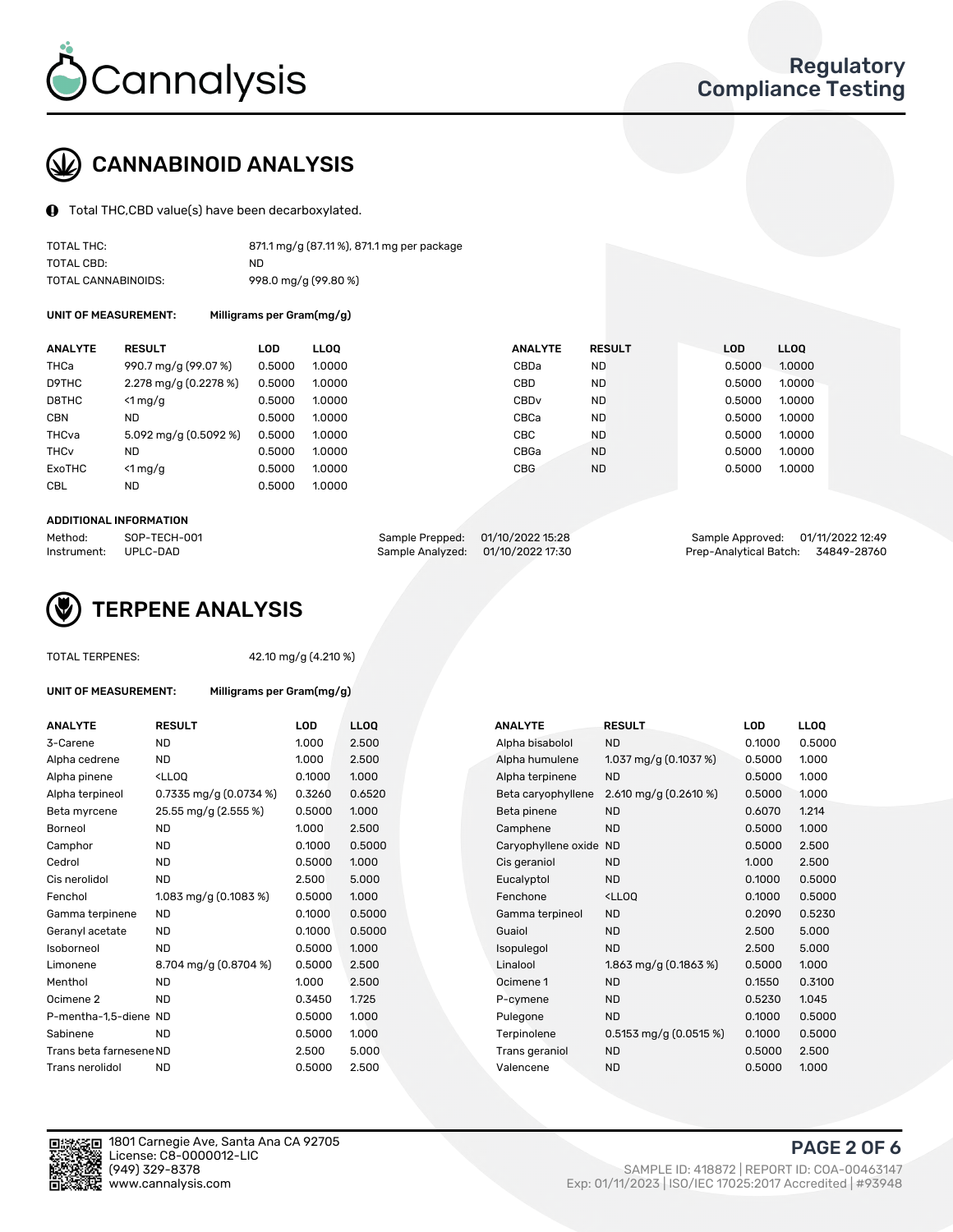

### Regulatory Compliance Testing

#### ADDITIONAL INFORMATION

Method: SOP-TECH-027 Sample Prepped: 01/10/2022 12:05 Sample Approved: 01/11/2022 15:00 Prep-Analytical Batch: 34843-28750



CHEMICAL RESIDUE ANALYSIS PASS

UNIT OF MEASUREMENT: Micrograms per Gram(ug/g)

| <b>ANALYTE</b>    | <b>RESULT</b> | LOD    | LL <sub>00</sub> | <b>ACTION LEVEL</b> |      | <b>ANALYTE</b>      | <b>RESULT</b> | LOD    | <b>LLOQ</b> | <b>ACTION LEVEL</b> |      |
|-------------------|---------------|--------|------------------|---------------------|------|---------------------|---------------|--------|-------------|---------------------|------|
| Abamectin         | <b>ND</b>     | 0.0200 | 0.0400           | 0.1000              | Pass | Acephate            | <b>ND</b>     | 0.0200 | 0.0400      | 0.1000              | Pass |
| Acequinocyl       | <b>ND</b>     | 0.0200 | 0.0400           | 0.1000              | Pass | Acetamiprid         | <b>ND</b>     | 0.0200 | 0.0400      | 0.1000              | Pass |
| Aldicarb          | <b>ND</b>     | 0.0200 | 0.0400           | 0.0                 | Pass | Azoxystrobin        | <b>ND</b>     | 0.0200 | 0.0400      | 0.1000              | Pass |
| <b>Bifenazate</b> | <b>ND</b>     | 0.0200 | 0.0400           | 0.1000              | Pass | Bifenthrin          | <b>ND</b>     | 0.0200 | 0.0400      | 3.000               | Pass |
| <b>Boscalid</b>   | <b>ND</b>     | 0.0200 | 0.0400           | 0.1000              | Pass | Carbarvl            | <b>ND</b>     | 0.0200 | 0.0400      | 0.5000              | Pass |
| Carbofuran        | <b>ND</b>     | 0.0200 | 0.0400           | 0.0                 | Pass | Chlorantraniliprole | <b>ND</b>     | 0.0200 | 0.0400      | 10.00               | Pass |
| Clofentezine      | <b>ND</b>     | 0.0200 | 0.0400           | 0.1000              | Pass | Coumaphos           | <b>ND</b>     | 0.0200 | 0.0400      | 0.0                 | Pass |
| Cyfluthrin        | <b>ND</b>     | 0.4000 | 1.000            | 2.000               | Pass | Cypermethrin        | <b>ND</b>     | 0.4000 | 1.000       | 1.000               | Pass |
| Daminozide        | <b>ND</b>     | 0.0200 | 0.0400           | 0.0                 | Pass | Diazinon            | <b>ND</b>     | 0.0200 | 0.0400      | 0.1000              | Pass |
| <b>Dichlorvos</b> | <b>ND</b>     | 0.0200 | 0.0400           | 0.0                 | Pass | Dimethoate          | <b>ND</b>     | 0.0200 | 0.0400      | 0.0                 | Pass |
| Dimethomorph      | <b>ND</b>     | 0.0200 | 0.0400           | 2.000               | Pass | Ethoprophos         | <b>ND</b>     | 0.0200 | 0.0400      | 0.0                 | Pass |
| Etofenprox        | <b>ND</b>     | 0.0200 | 0.0400           | 0.0                 | Pass | Etoxazole           | <b>ND</b>     | 0.0200 | 0.0400      | 0.1000              | Pass |
| Fenhexamid        | <b>ND</b>     | 0.0200 | 0.0400           | 0.1000              | Pass | Fenoxycarb          | <b>ND</b>     | 0.0200 | 0.0400      | 0.0                 | Pass |
| Fenpyroximate     | <b>ND</b>     | 0.0200 | 0.0400           | 0.1000              | Pass | Fipronil            | <b>ND</b>     | 0.0400 | 0.1000      | 0.0                 | Pass |
| Flonicamid        | <b>ND</b>     | 0.0200 | 0.0400           | 0.1000              | Pass | Fludioxonil         | <b>ND</b>     | 0.0200 | 0.0400      | 0.1000              | Pass |
| Hexythiazox       | <b>ND</b>     | 0.0200 | 0.0400           | 0.1000              | Pass | Imazalil            | <b>ND</b>     | 0.0200 | 0.0400      | 0.0                 | Pass |
| Imidacloprid      | <b>ND</b>     | 0.0200 | 0.0400           | 5.000               | Pass | Kresoxim methyl     | <b>ND</b>     | 0.0200 | 0.0400      | 0.1000              | Pass |
| Malathion         | <b>ND</b>     | 0.0200 | 0.0400           | 0.5000              | Pass | Metalaxyl           | <b>ND</b>     | 0.0200 | 0.0400      | 2.000               | Pass |
| Methiocarb        | <b>ND</b>     | 0.0200 | 0.0400           | 0.0                 | Pass | Methomyl            | <b>ND</b>     | 0.0200 | 0.0400      | 1.000               | Pass |
| Mevinphos         | <b>ND</b>     | 0.0200 | 0.0400           | 0.0                 | Pass | Myclobutanil        | <b>ND</b>     | 0.0200 | 0.0400      | 0.1000              | Pass |
| Naled             | <b>ND</b>     | 0.0200 | 0.0400           | 0.1000              | Pass | Oxamyl              | <b>ND</b>     | 0.0200 | 0.0400      | 0.5000              | Pass |
| Paclobutrazol     | <b>ND</b>     | 0.0200 | 0.0400           | 0.0                 | Pass | Permethrins         | <b>ND</b>     | 0.0400 | 0.1000      | 0.5000              | Pass |
| Phosmet           | <b>ND</b>     | 0.0200 | 0.0400           | 0.1000              | Pass | Piperonyl butoxide  | <b>ND</b>     | 0.0200 | 0.0400      | 3.000               | Pass |
| Prallethrin       | <b>ND</b>     | 0.0200 | 0.0400           | 0.1000              | Pass | Propiconazole       | <b>ND</b>     | 0.0200 | 0.0400      | 0.1000              | Pass |
| Propoxur          | <b>ND</b>     | 0.0200 | 0.0400           | 0.0                 | Pass | Pyrethrins          | <b>ND</b>     | 0.0200 | 0.0400      | 0.5000              | Pass |
| Pyridaben         | <b>ND</b>     | 0.0200 | 0.0400           | 0.1000              | Pass | Spinetoram          | <b>ND</b>     | 0.0200 | 0.0400      | 0.1000              | Pass |
| Spinosad          | <b>ND</b>     | 0.0300 | 0.0700           | 0.1000              | Pass | Spiromesifen        | <b>ND</b>     | 0.0200 | 0.0400      | 0.1000              | Pass |
| Spirotetramat     | <b>ND</b>     | 0.0200 | 0.0400           | 0.1000              | Pass | Spiroxamine         | <b>ND</b>     | 0.0200 | 0.0400      | 0.0                 | Pass |
| Tebuconazole      | <b>ND</b>     | 0.0200 | 0.0400           | 0.1000              | Pass | Thiacloprid         | <b>ND</b>     | 0.0200 | 0.0400      | 0.0                 | Pass |
| Thiamethoxam      | <b>ND</b>     | 0.0200 | 0.0400           | 5.000               | Pass | Trifloxystrobin     | <b>ND</b>     | 0.0200 | 0.0400      | 0.1000              | Pass |
|                   |               |        |                  |                     |      |                     |               |        |             |                     |      |

### ADDITIONAL INFORMATION

Method: SOP-TECH-002 Sample Prepped: 01/10/2022 12:20 Sample Approved: 01/11/2022 11:19<br>Instrument: LC-MS/MS Sample Analyzed: 01/10/2022 13:37 Prep-Analytical Batch: 34844-28752 Prep-Analytical Batch: 34844-28752

PAGE 3 OF 6

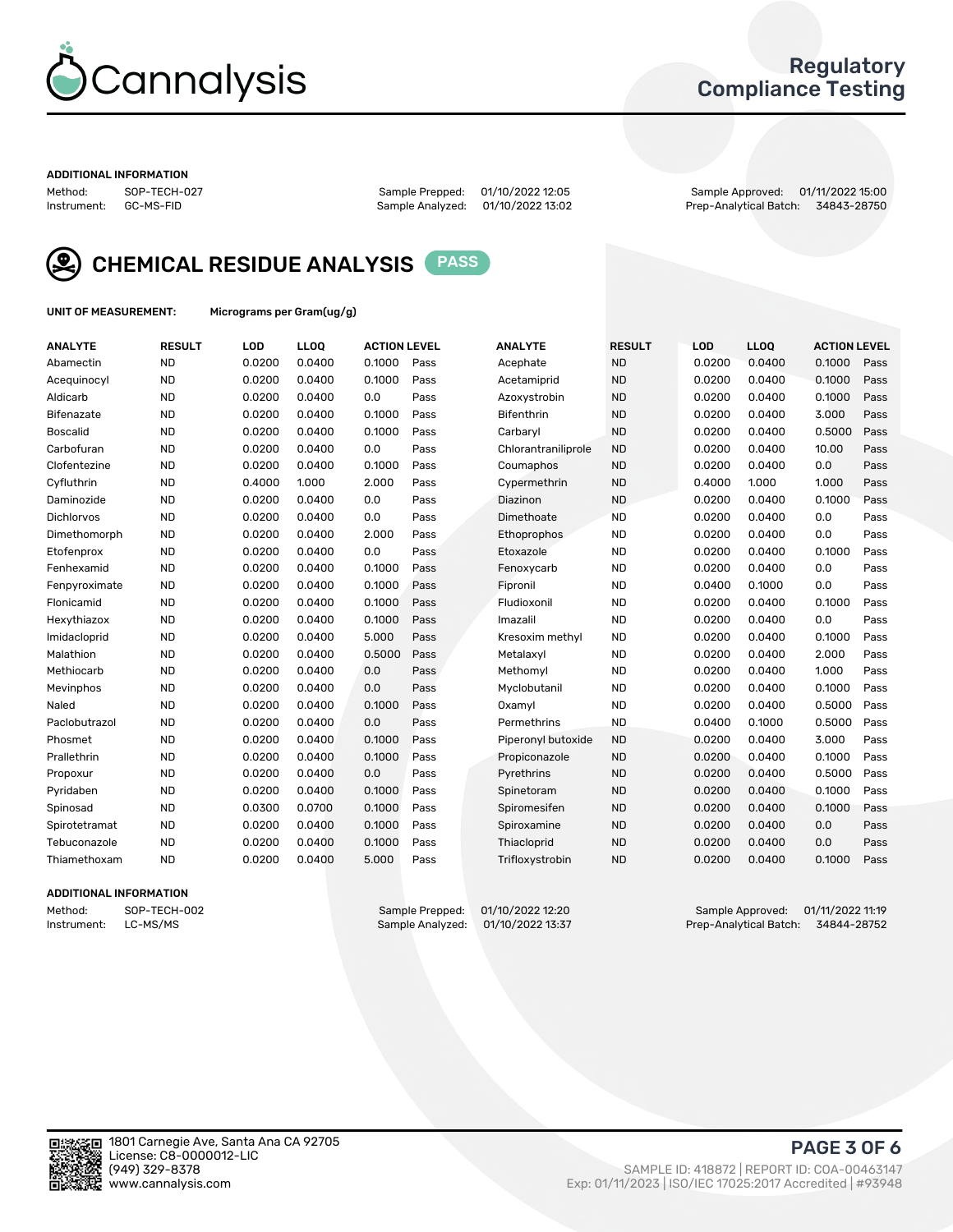

### CHEMICAL RESIDUE GC ANALYSIS PASS

| UNIT OF MEASUREMENT: | Micrograms per Gran |
|----------------------|---------------------|
|                      |                     |

n(ug/g)

| <b>ANALYTE</b>                    | <b>RESULT</b> | LOD    | <b>LLOO</b> | <b>ACTION LEVEL</b> |                  | <b>ANALYTE</b>   | <b>RESULT</b> | LOD    | <b>LLOO</b>            | <b>ACTION LEVEL</b> |      |
|-----------------------------------|---------------|--------|-------------|---------------------|------------------|------------------|---------------|--------|------------------------|---------------------|------|
| Captan                            | <b>ND</b>     | 0.1000 | 0.2000      | 0.7000              | Pass             | Chlordane        | <b>ND</b>     | 0.0109 | 0.0136                 | 0.0                 | Pass |
| Methyl parathion                  | <b>ND</b>     | 0.0400 | 0.1000      | 0.0                 | Pass             | <b>PCNB</b>      | <b>ND</b>     | 0.0200 | 0.0400                 | 0.1000              | Pass |
| Chlorfenapyr                      | <b>ND</b>     | 0.0800 | 0.1000      | 0.0                 | Pass             | Chlorpyrifos     | <b>ND</b>     | 0.0800 | 0.1000                 | 0.0                 | Pass |
| ADDITIONAL INFORMATION<br>Method: | SOP-TECH-010  |        |             |                     | Sample Prepped:  | 01/10/2022 12:19 |               |        | Sample Approved:       | 01/11/2022 11:22    |      |
| Instrument:                       | GC-MS/MS      |        |             |                     | Sample Analyzed: | 01/10/2022 13:37 |               |        | Prep-Analytical Batch: | 34846-28753         |      |

### RESIDUAL SOLVENT ANALYSIS PASS

UNIT OF MEASUREMENT: Micrograms per Gram(ug/g)

| <b>ANALYTE</b>       | <b>RESULT</b> | LOD    | <b>LLOO</b> | <b>ACTION LEVEL</b> |      | <b>ANALYTE</b>     | <b>RESULT</b>                                                               | LOD    | LLOO  | <b>ACTION LEVEL</b> |      |
|----------------------|---------------|--------|-------------|---------------------|------|--------------------|-----------------------------------------------------------------------------|--------|-------|---------------------|------|
| Acetone              | <b>ND</b>     | 50.00  | 100.0       | 5000                | Pass | Acetonitrile       | <b>ND</b>                                                                   | 50.00  | 100.0 | 410.0               | Pass |
| Benzene              | <b>ND</b>     | 0.5000 | 1.000       | 1.000               | Pass | <b>Butane</b>      | <lloo< td=""><td>50.00</td><td>100.0</td><td>5000</td><td>Pass</td></lloo<> | 50.00  | 100.0 | 5000                | Pass |
| Chloroform           | <b>ND</b>     | 0.5000 | 1.000       | 1.000               | Pass | Ethanol            | <b>ND</b>                                                                   | 50.00  | 100.0 | 5000                | Pass |
| <b>Ethyl Acetate</b> | <b>ND</b>     | 50.00  | 100.0       | 5000                | Pass | <b>Ethyl Ether</b> | <b>ND</b>                                                                   | 50.00  | 100.0 | 5000                | Pass |
| Ethylene oxide       | <b>ND</b>     | 0.5000 | 1.000       | 1.000               | Pass | Heptane            | <b>ND</b>                                                                   | 50.00  | 100.0 | 5000                | Pass |
| Hexane               | <b>ND</b>     | 50.00  | 100.0       | 290.0               | Pass | Isopropyl Alcohol  | <b>ND</b>                                                                   | 50.00  | 100.0 | 5000                | Pass |
| Methanol             | <b>ND</b>     | 50.00  | 100.0       | 3000                | Pass | Methylene chloride | <b>ND</b>                                                                   | 0.5000 | 1.000 | 1.000               | Pass |
| Pentane              | <b>ND</b>     | 50.00  | 100.0       | 5000                | Pass | Propane            | <b>ND</b>                                                                   | 50.00  | 200.0 | 5000                | Pass |
| Toluene              | <b>ND</b>     | 50.00  | 100.0       | 890.0               | Pass | Xvlenes            | <b>ND</b>                                                                   | 50.08  | 100.0 | 2170                | Pass |
| Trichloroethylene    | <b>ND</b>     | 0.5000 | 1.000       | 1.000               | Pass | 1.2-Dichloroethane | <b>ND</b>                                                                   | 0.5000 | 1.000 | 1.000               | Pass |

### ADDITIONAL INFORMATION

Method: SOP-TECH-021 Sample Prepped: 01/10/2022 14:01 Sample Approved: 01/11/2022 14:46<br>Instrument: HS-GC-MS/FID Sample Analyzed: 01/10/2022 14:17 Prep-Analytical Batch: 34851-28755 Prep-Analytical Batch: 34851-28755



UNIT OF MEASUREMENT: Cycle Threshold (Ct)

| <b>ANALYTE</b> | <b>RESULT</b>          | LOD                        | <b>LLOO</b> | <b>ACTION LEVEL</b> |                 | <b>ANALYTE</b>   | <b>RESULT</b> | LOD   | <b>LLOO</b>      |                  | <b>ACTION LEVEL</b> |
|----------------|------------------------|----------------------------|-------------|---------------------|-----------------|------------------|---------------|-------|------------------|------------------|---------------------|
| A.fumigatus    | <b>ND</b>              | 33.00                      | 0.0         | 0.0                 | Pass            | A. flavus        | <b>ND</b>     | 33.00 | 0.0              | 0.0              | Pass                |
| A. niger       | <b>ND</b>              | 33.00                      | 0.0         | 0.0                 | Pass            | A. terreus       | <b>ND</b>     | 33.00 | 0.0              | 0.0              | Pass                |
| <b>STEC</b>    | <b>ND</b>              | 33.00                      | 0.0         | 0.0                 | Pass            | Salmonella spp   | <b>ND</b>     | 33.00 | 0.0              | 0.0              | Pass                |
|                | ADDITIONAL INFORMATION |                            |             |                     |                 |                  |               |       |                  |                  |                     |
| Method:        |                        | SOP-TECH-016, SOP-TECH-022 |             |                     | Sample Prepped: | 01/11/2022 10:14 |               |       | Sample Approved: | 01/11/2022 18:47 |                     |

Instrument: gPCR<br>Instrument: gPCR Sample Analyzed: 01/11/2022 16:46 Prep-Analytical Batch: 34855-28779

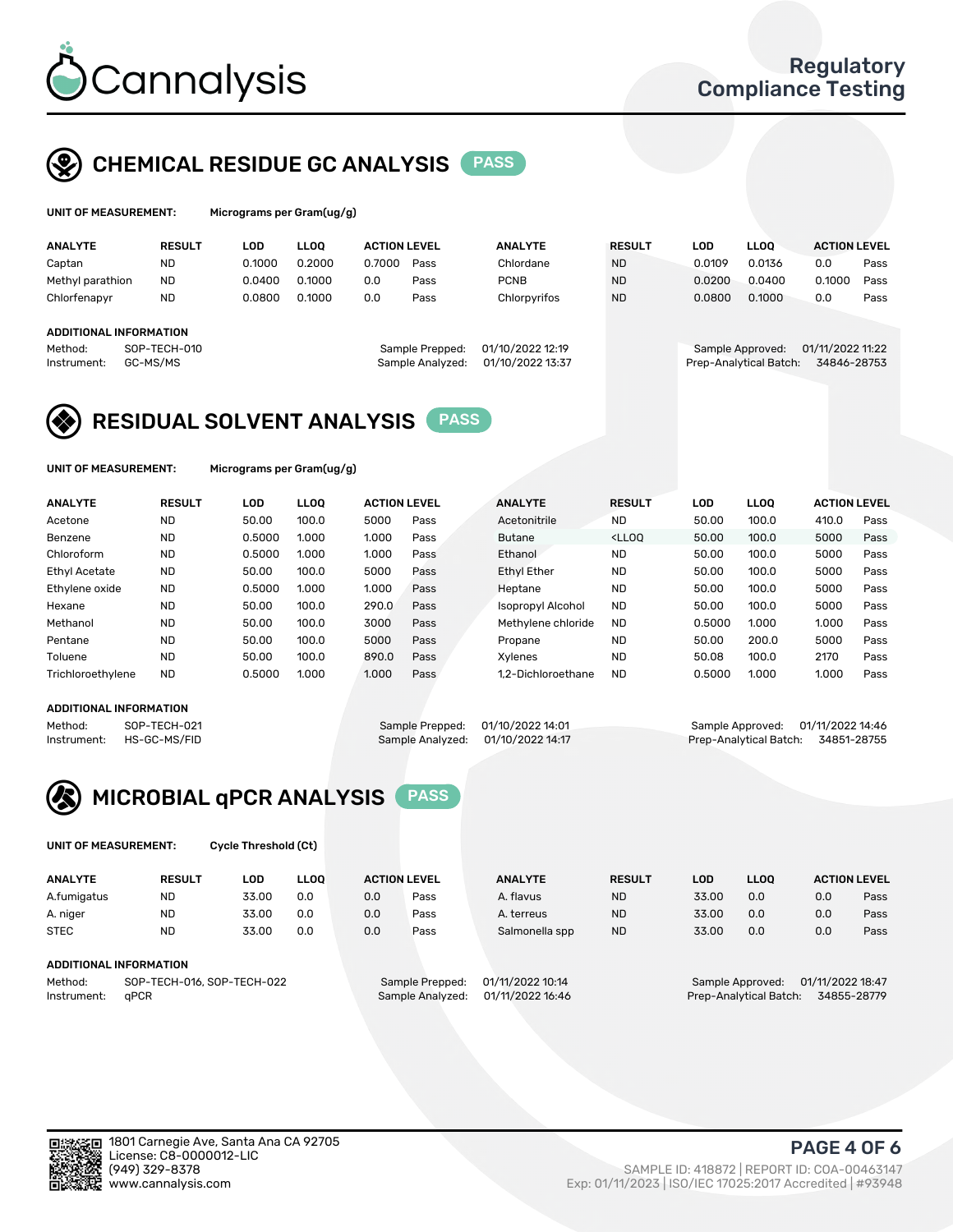



| UNIT OF MEASUREMENT:   |                                                  | Micrograms per Gram(ug/g) |             |                     |                                     |                                      |               |                  |                        |                                 |      |
|------------------------|--------------------------------------------------|---------------------------|-------------|---------------------|-------------------------------------|--------------------------------------|---------------|------------------|------------------------|---------------------------------|------|
| <b>ANALYTE</b>         | <b>RESULT</b>                                    | <b>LOD</b>                | <b>LLOO</b> | <b>ACTION LEVEL</b> |                                     | <b>ANALYTE</b>                       | <b>RESULT</b> | <b>LOD</b>       | <b>LLOO</b>            | <b>ACTION LEVEL</b>             |      |
| Arsenic                | <b>ND</b>                                        | 0.0120                    | 0.1000      | 0.2000              | Pass                                | Cadmium                              | <b>ND</b>     | 0.0072           | 0.0500                 | 0.2000                          | Pass |
| Lead                   | <b>ND</b>                                        | 0.0068                    | 0.0500      | 0.5000              | Pass                                | Mercury                              | <b>ND</b>     | 0.0060           | 0.0500                 | 0.1000                          | Pass |
| Method:<br>Instrument: | ADDITIONAL INFORMATION<br>SOP-TECH-013<br>ICP-MS |                           |             |                     | Sample Prepped:<br>Sample Analyzed: | 01/10/2022 12:20<br>01/10/2022 12:22 |               | Sample Approved: | Prep-Analytical Batch: | 01/10/2022 18:05<br>34840-28748 |      |
|                        | <b>MYCOTOXINS ANALYSIS</b>                       |                           |             | <b>PASS</b>         |                                     |                                      |               |                  |                        |                                 |      |

|  | UNIT OF MEASUREMENT: |  |
|--|----------------------|--|
|--|----------------------|--|

Micrograms per Kilogram(ug/kg)

| <b>ANALYTE</b>          | <b>RESULT</b> | LOD   | <b>LLOO</b> | <b>ACTION LEVEL</b> |      | <b>ANALYTE</b> | <b>RESULT</b> | LOD   | <b>LLOO</b> | <b>ACTION LEVEL</b> |      |
|-------------------------|---------------|-------|-------------|---------------------|------|----------------|---------------|-------|-------------|---------------------|------|
|                         | <b>ND</b>     | 1.000 | 2.000       |                     | N/A  | Aflatoxin B2   | <b>ND</b>     | 2.000 | 5.000       |                     | N/A  |
| Aflatoxin G1            | <b>ND</b>     | 2.000 | 5.000       |                     | N/A  | Aflatoxin G2   | <b>ND</b>     | 2.000 | 5.000       |                     | N/A  |
| <b>Total Aflatoxins</b> | <b>ND</b>     | 10.00 | 14.00       | 20.00               | Pass | Ochratoxin A   | <b>ND</b>     | 1.000 | 2.000       | 20.00               | Pass |
|                         |               |       |             |                     |      |                |               |       |             |                     |      |
| Aflatoxin B1            |               |       |             |                     |      |                |               |       |             |                     |      |

### ADDITIONAL INFORMATION

Method: SOP-TECH-020 Sample Prepped: 01/10/2022 10:05 Sample Approved: 01/10/2022 15:39 Instrument: LC-MS/MS Sample Analyzed: 01/10/2022 10:09 Prep-Analytical Batch: 34836-28740

# FILTH & FOREIGN MATERIAL ANALYSIS PASS

UNIT OF MEASUREMENT: Filth and Foreign Matter (%, #/3g)

| <b>ANALYTE</b>                | <b>RESULT</b>                     | LOD | <b>LLOO</b> | <b>ACTION LEVEL</b> |                                     | <b>ANALYTE</b>                       | <b>RESULT</b> | LOD | LLOO                                       | <b>ACTION LEVEL</b>             |      |
|-------------------------------|-----------------------------------|-----|-------------|---------------------|-------------------------------------|--------------------------------------|---------------|-----|--------------------------------------------|---------------------------------|------|
| IF RH ME                      | <b>ND</b>                         | 0.0 | 0.0         | 1.000               | Pass                                | <b>IFM</b>                           | <b>ND</b>     | 0.0 | 0.0                                        | 25.00                           | Pass |
| Mold                          | <b>ND</b>                         | 0.0 | 0.0         | 25.00               | Pass                                | <b>SSCD</b>                          | <b>ND</b>     | 0.0 | 0.0                                        | 25.00                           | Pass |
| <b>ADDITIONAL INFORMATION</b> |                                   |     |             |                     |                                     |                                      |               |     |                                            |                                 |      |
| Method:<br>Instrument:        | SOP-TECH-009<br>Visual Inspection |     |             |                     | Sample Prepped:<br>Sample Analyzed: | 01/10/2022 11:18<br>01/10/2022 11:19 |               |     | Sample Approved:<br>Prep-Analytical Batch: | 01/10/2022 11:29<br>34842-28745 |      |



(949) 329-8378 SAMPLE ID: 418872 | REPORT ID: COA-00463147 Exp: 01/11/2023 | ISO/IEC 17025:2017 Accredited | #93948